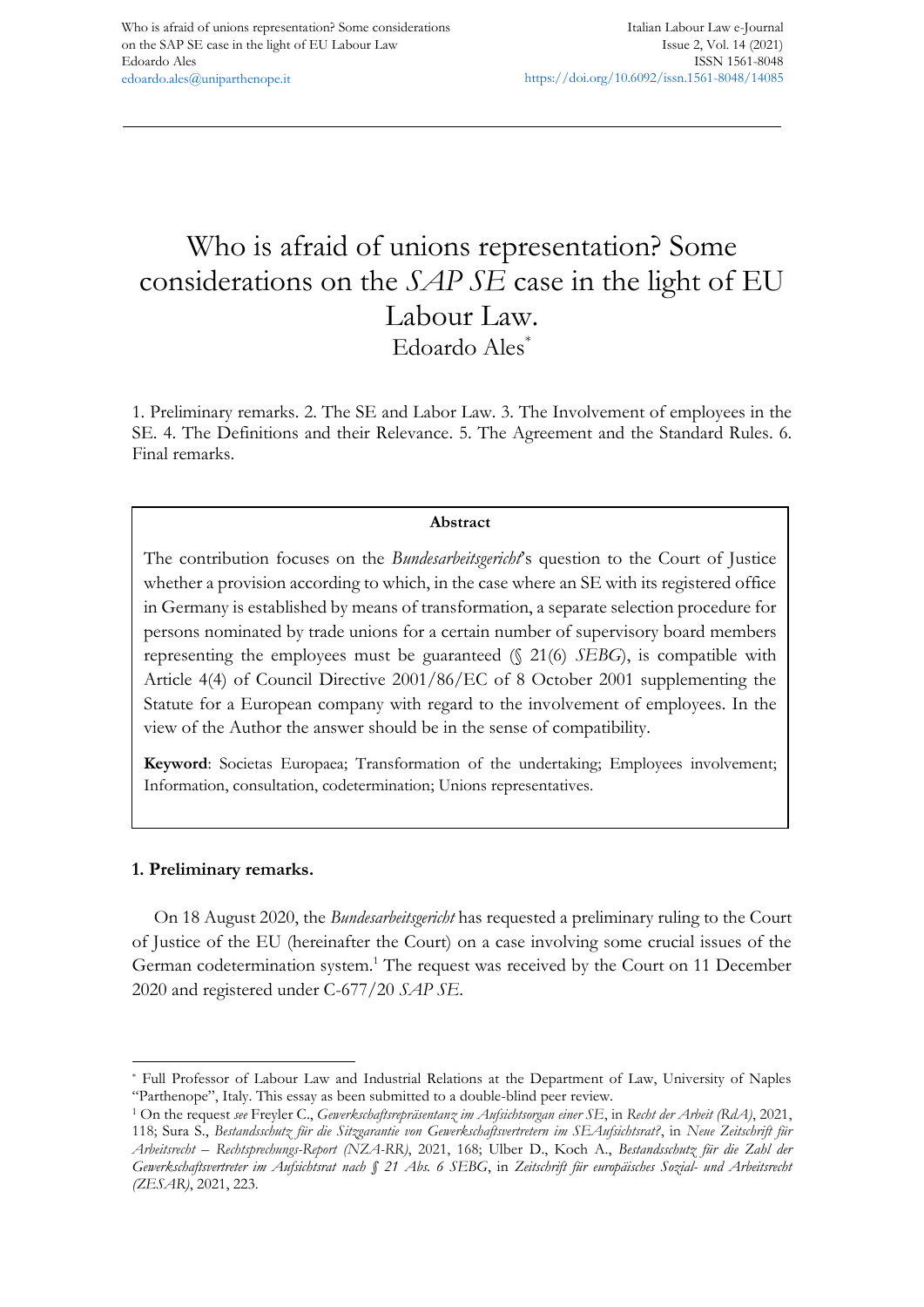In the case at stake,<sup>2</sup> IG Metall, ver.di and SAP SE (hereinafter the parties) are in dispute regarding the effectiveness of provisions in an agreement concluded between the employer (SAP SE) and the special negotiating body on the involvement of employees (Agreement on employee involvement) in a *Societas Europaea* (hereinafter SE) within the meaning of § 21 *SEBG*.

SAP SE, a SE that adopts a two-tier board system, originally had the legal form of an *Aktiengesellschaft* under German law. In accordance with point 2 of the first sentence of § 7(1) *MitbestG*, it had a Supervisory Board consisting of eight members representing the shareholders and eight members representing the employees. In accordance with point 2 § 7(2) *MitbestG*, the Supervisory Board members representing the employees included six employees of the undertaking and two trade union representatives. The two trade union representatives were nominated by the trade unions represented within the employer's group and elected in an election process held separately from that for the other six Supervisory Board members representing the employees in accordance with  $\{16(2)\}$ *MitbestG*. One has to stress the fact that, although not imposed by the law, trade unions representatives do not usually belong to the undertaking's workforce.

In 2014, SAP was transformed into an SE. Since that time, it has had a Supervisory Board composed of 18 members. In accordance with the Agreement on employee involvement concluded on 10 March 2014 by the employer and the special negotiating body, nine of the Supervisory Board members are employee representatives. The Agreement provides for more detailed requirements regarding how these members are appointed. According to Part II, point 3.1, of the Agreement, only SAP employees or representatives of trade unions represented within the SAP Group may be nominated and appointed as employee representatives on the Supervisory Board. The trade unions are also entitled to an exclusive right of nomination for a certain number of the employee representatives allotted to Germany according to Part II, point 3.3, of the Agreement; the individuals whom they have nominated are elected by the employees in a separate election process. This process is in accordance and widely identical with that formerly foreseen in the *MitbestG* and its election rules.

However, Part II, point 3.4, of the Agreement also contains provisions for the formation of a supervisory board reduced to 12 members, which can be activated by SAP upon decision of the AGM in accordance with a proposal of the supervisory board and the managing board. In this case, the Supervisory Board must include six employee representatives. The employee representatives in the first four seats allotted to Germany are elected by the employees working in Germany. The trade unions represented in the employer's group may also make nominations for some of the seats allotted to Germany; however, no separate election process is held for the individuals whom they have nominated.

<sup>2</sup> On the background of the case, *see* Grüneberg J., Hay D., Jerchel K., Sick S., *Europäische Aktiengesellschaft (SE): Wie weit reicht der Schutz der Unternehmensmitbestimmung? - Im Fokus: SE-Gründung durch Umwandlung und Gewerkschaftsvertreter im Aufsichtsrat*, in *Arbeit und Recht (AuR)*, 2020, 297 ff.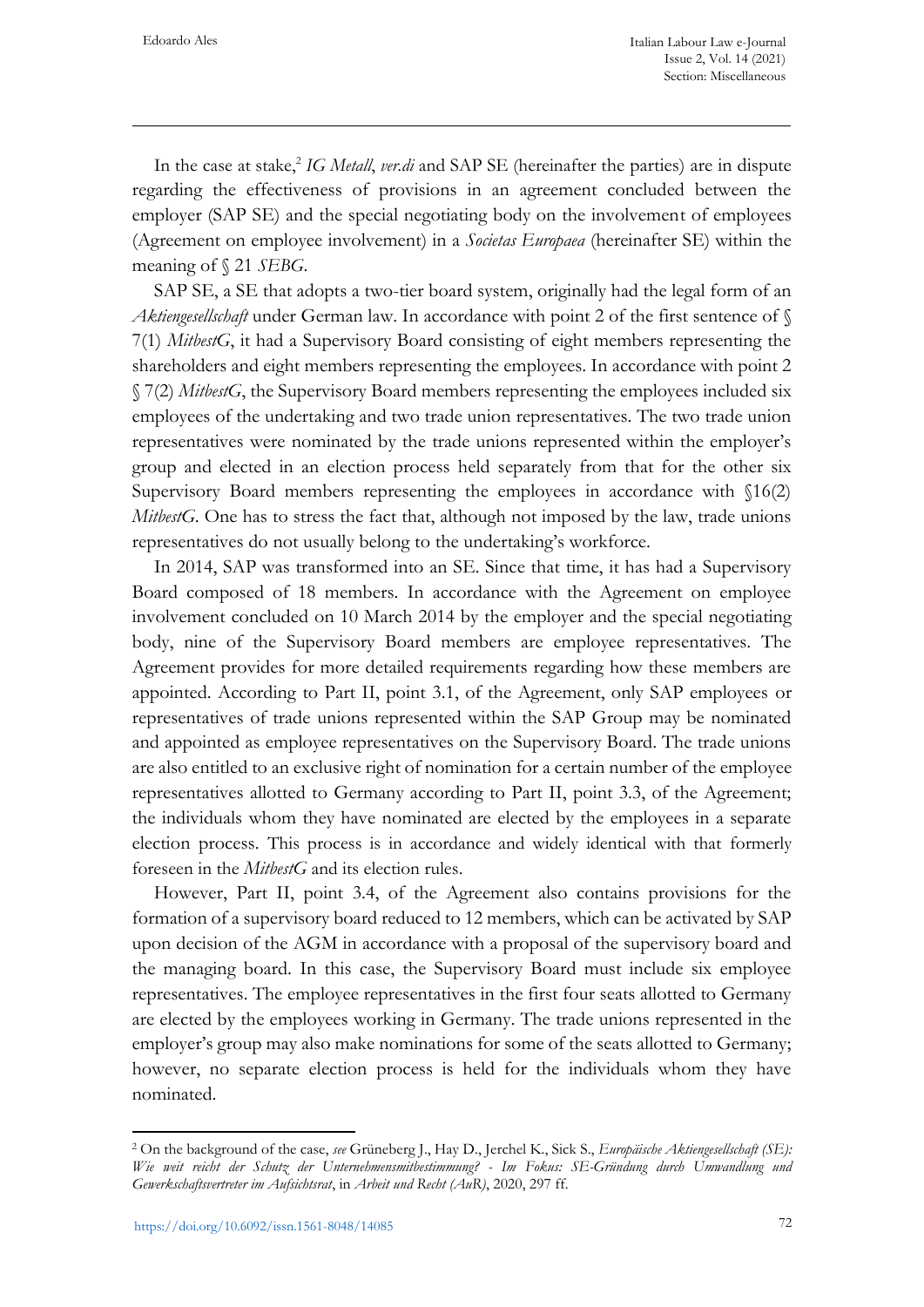That provision has not been activated yet by SAP SE.

In the court-order proceedings initiated by *IG Metall* and *ver.di* (hereinafter the applicants), they asserted that the provisions in the Agreement on employee involvement concerning appointment of the employee representatives in a twelve-member supervisory board are invalid.

They hold the view that those provisions breach § 21(6) *SEBG*, as the trade unions are not granted an exclusive right to nominate employee representatives on the Supervisory Board, in other words, this right is not safeguarded by means of a separate election process.

SAP SE holds the view that the trade unions' exclusive right of nomination provided for in § 7(2), in conjunction with § 16(2) *MitbestG* is not protected by § 21(6) *SEBG*.

The lower German courts (the *Arbeitsgericht* Mannheim and the *Landesarbeitsgericht* Baden-Wüttenberg) rejected the applicants' claims. The applicants has appealed those decisions on a point of law in front of the *Bundesarbeitsgericht*, which widely shares applicants' view on the interpretation of § 21(6) *SEBG*.

In fact, the *Bundesarbeitsgericht*'s question to the Court of Justice is whether § 21(6) *SEBG*, which determines that, in the case where an SE with its registered office in Germany is established by means of transformation, a separate selection procedure for persons nominated by trade unions for a certain number of supervisory board members representing the employees must be guaranteed, is compatible with Article 4(4) of Council Directive 2001/86/EC of 8 October 2001 supplementing the Statute for a European company with regard to the involvement of employees (hereinafter the Directive or Dir.).

I will structure this essay in four paragraph respectively on the SE and its relationship with the involvement of employees (par. 1); the involvement of employees in the SE (par. 2); the definitions provided by the Directive and their crucial relevance (par. 3); the Agreement on the involvement of employees and the application of the Standard Rules (par. 4). A Conclusion will close this essay.

### **2. The SE and Labor Law.**

As well-known, Council Regulation (EC) No 2157/2001 of 8 October 2001 (hereinafter the Regulation or Reg.)<sup>3</sup> establishes a Statute for a SE, which aims "at creating a uniform legal framework within which companies from different Member States should be able to plan and carry out the reorganization of their business on a Community scale.". (Recitals 1&2 Dir.). According to the EU Legislator, "the completion of the internal market means not only that barriers to trade must be removed, but also that the structures of production must be adapted to the Community dimension". For that purpose, it is essential that

<sup>3</sup> *See* on it, from a labour law perspective, Fuchs M., Marhold F., *Europäisches Arbeitsrecht*, 4th edition, Verlag Österreich, 2014, 397 ff.; Sick S., *Europäische Aktiengesellschaft (SE) und grenzüberschreitende Verschmelzung – SE-Betriebsrat und Arbeitnehmerbeteiligung*, in Düwell F.J., *Betriebsverfassungsgesetz. BetrVG. WahlO. EBRG. SEBG. Handkommentar*, 5th edition, Nomos, 2018, 2009 ff.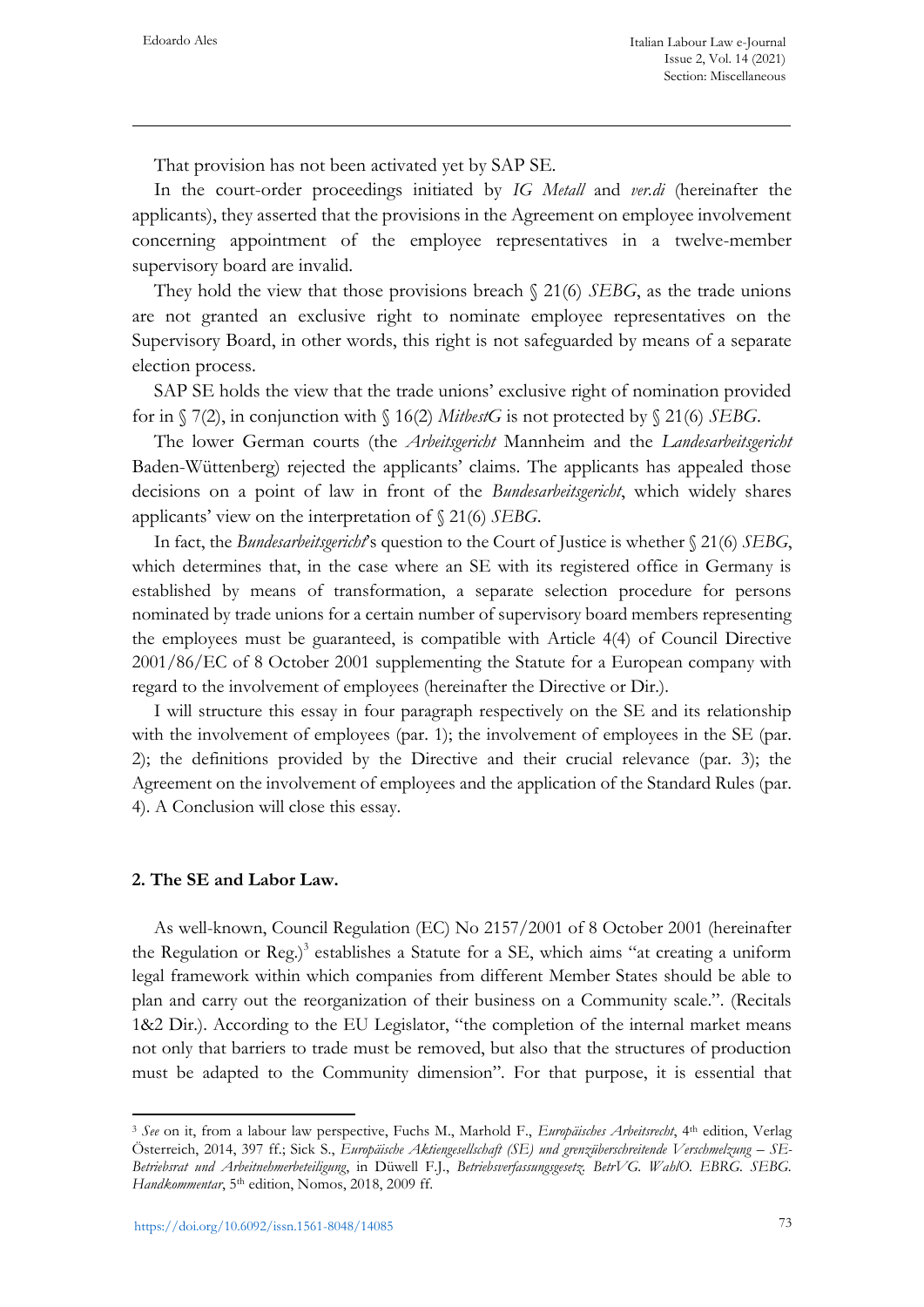"companies the business of which is not limited to satisfying purely local needs" should be able to "reorganize their business on a Community scale" (Recital 1 Reg.).

This kind of reorganization presupposes that "existing companies from different Member States are given the option of combining their potential by means of mergers" (Recital 2 Reg.). However, as we will see immediately after, there is the possibility of transformation of a public limited-liability company with a registered office and head office within the Community into a SE, provided that it has a subsidiary in a Member State other than that of its registered office.

In such a perspective, it is essential to ensure that "the economic unit and the legal unit of business in the Community coincide". For that purpose, provision should be made for the creation of "companies formed and carrying on business under the law created by a Community Regulation directly applicable in all Member States" (Recital 6 Reg.).

The provisions of such a Regulation will permit "the creation and management of companies with a European dimension", "free from the obstacles arising from the disparity and the limited territorial application of national company law" (Recital 7 Reg.).

Therefore, the use of a regulation is justified by the fact that from the disparity and the limited territorial application of national company law obstacles arise for the completion of the internal market.

In this framework, it shall be possible to create SE by enabling:

(i) companies from different Member States to merge or to create a holding company;

(ii) companies and other legal persons carrying on economic activities and governed by the laws of different Member States to form joint subsidiaries (Recital 10 Reg.);

(iii) a public limited-liability company with a registered office and head office within the Community to transform itself without going into liquidation, provided it has a subsidiary in a Member State other than that of its registered office. (Recital 11 Reg.).

In particular, "a public limited-liability company, formed under the law of a Member State, which has its registered office and head office within the Community may be transformed into an SE if for at least two years it has had a subsidiary company governed by the law of another Member State" (Article 2(4) Reg.).

As already highlighted in the above, although explicitly allowed by the Regulation, transformation is a rather peculiar modality of establishing a SE, since no plurality of companies or other legal persons carrying on economic activities is at stake. For this reason, as we will see below, the EU Legislator pays a particular attention to the consequences of transformations on the involvement of employees, the risk being that a transformation would be mainly if not exclusively aimed at getting rid of participation mechanisms that characterize a public limited-liability company under a national jurisdiction that recognizes participation rights (as it is for Germany).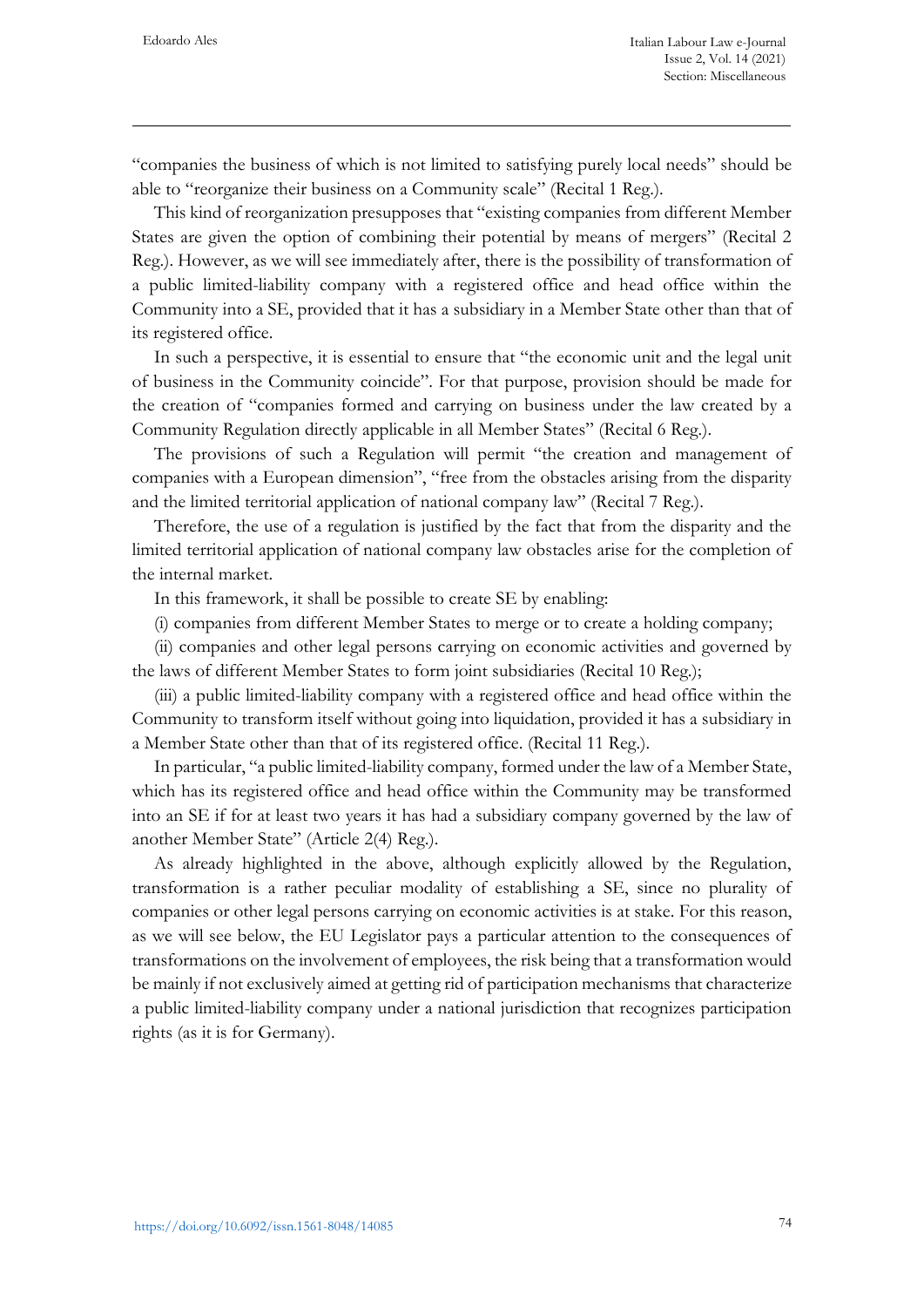## **3. The Involvement of employees in the SE.**

The rules on the involvement of employees "in issues and decisions affecting the life of their SE". (Recital 21 Reg.) are laid down in the Directive,<sup>4</sup> the provisions of which form an "indissociable complement to the Regulation and must be applied concomitantly" (Recital 19 Reg.). Consequently, the entry into force of the Regulation was deferred so that each Member State might incorporate first into its national law the provisions of the Directive (Recital 22 Reg.).

The choice to regulate the involvement of employees within the SE by a Directive is based on "the great diversity of rules and practices existing in the Member States as regards the manner in which employees' representatives are involved in decision-making within companies [that] makes it inadvisable to set up a single European model of employee involvement applicable to the SE" (Recital 5 Dir.).

Nevertheless, as far as the involvement of employees by means of participation is concerned, the Regulation contains some specific provisions that shall be respected by all the Member States.

First, in case of adoption of the two-tiers system (management and supervisory organs), although the members of the supervisory organ shall be appointed by the general meeting, In case of the first supervisory organ they may be also appointed by the statutes. Yet, this shall apply without prejudice (…) "to any employee participation arrangements" determined pursuant to the Directive (Article 40(2) Reg.). Such a provision aims at allowing the election also of the members of the first supervisory organ, if so provided by a national legislation implementing the Directive or by the Agreement reached between the management or the administrative organs of the SE and the special negotiating body.

Second, in case of adoption of the one-tier system (management organ only) even if the number of members of the administrative organ or the rules for determining it shall be laid down in the SE's statutes and a Member State may set a minimum and, where necessary, a maximum number of members, the administrative organ shall, however, consist of at least three members where employee participation is regulated in accordance with the Directive (Article 43(2) Reg.). The uneven minimum number of the members of the administrative organ is provided in order to guarantee the presence of at least one representative of the employees, against one member appointed by the management or one by consensus. This is a first example of the quantitative approach EU Law adopts when regulating the composition of the administrative organs of the SE with reference to the involvement of employees according to the participative model.

<sup>4</sup> There is a wide literature on the Directive. For a general analysis, *see*, at least: Blanpain R., *European Labour Law*, 13th edition, Wolters Kluwers, 2012, 830 ff.; Felten E., *Directive 2001/86/EC*, in Ales E., Bell M., Deinert O., Robin-Olivier S. (eds.), *International and European Labour Law. Article-by-Article Commentary*, Nomos, 2018, 1535 ff.; Mulder B.J., *2001/86: Consultation in SE*, in Schlachter M. (ed.), *EU Labour Law a Commentary*, Wolter Kluwers, 2015, 601 ff.; Nielsen R., *EU Labour Law*, Djøf Publishing, 2013, 212 ff.; Seifert A., *Employee Participation at Board Level in Europe*, in Basedow J., Su C., Fornasier M., Liukkunen U. (eds), *Employee Participation and Collective Bargaining in Europe and China,* Mohr Siebeck, 2016, pp. 209 ff.; Weiss M., *European Labour Law in Transition from 1985 to 2010*, in *The International Journal of Comparative Labour Law and Industrial Relations*, 2010, 3, 10.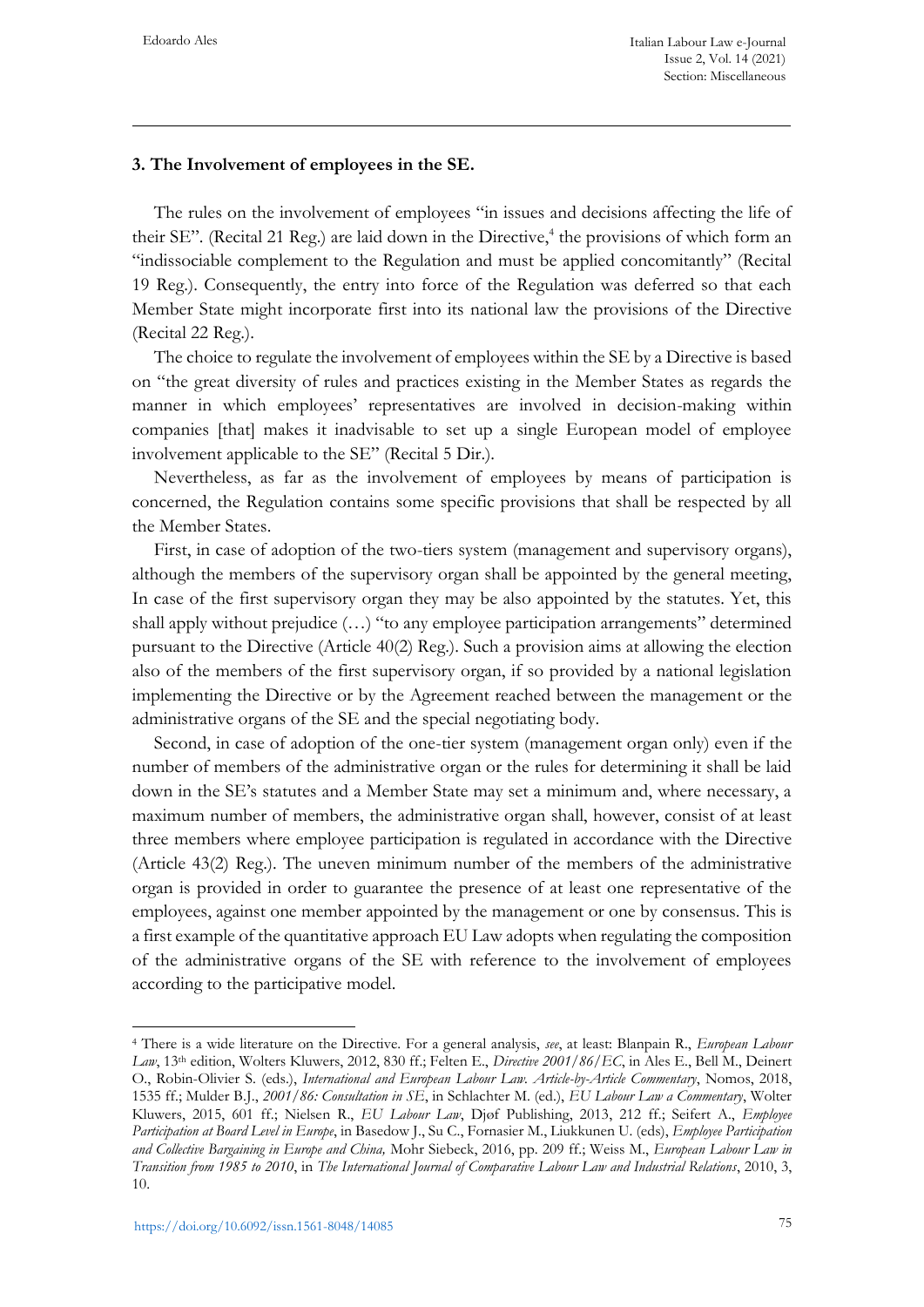Third, the member or members of the administrative organ shall be appointed by the general meeting. The members of the first administrative organ may, however, be appointed by the statutes. This shall apply without prejudice to any employee participation arrangements determined pursuant to the Directive (Article 43(3) Reg.). This means that if an employee participation arrangement provides for the appointment of members of the administrative organ by the general meeting or by other election procedures, such a provision will prevail on any other contained within the statutes.

Fourth, where there is no relevant provision in the statutes, the chairman of each organ shall have a casting vote in the event of a tie. However, there shall be no provision to the contrary in the statutes where half of the supervisory organ consists of employees' representatives (Article 50(2) Reg.). This means that the presence of a participation arrangement, which provides that half of the supervisory organ consists of employees' representatives excludes the possibility for the SE statute to deprive the chairman of each organ, of a casting vote in the event of a tie.

Both provisions (Article 43(3) Reg. and Article 50(2) Reg.) emphasize the prevalence of the participation arrangements as agreed under Article 4 Directive on any unilateral decisions taken within the SE statute by the management or the administration organ.

Fifth, the general meeting shall decide on matters for which it is given sole responsibility also by "the legislation of the Member State in which the SE's registered office is situated adopted in implementation of Directive" (Article 52(b) Reg.). By consequence, not only the participation arrangements as agreed under Article 4 Directive shall be taken into consideration as prevailing regulations but also the legislation of the Member State in which the SE's registered office is situated adopted in implementation of Directive.

Concluding on this point, one can argue that the provisions of the Regulation on the involvement of employees within the SE are aimed at underlying the priority that the Directive shall have on the Regulation above all when involvement is realized through participation.

The fact that the EU Legislator pays particular attention to the involvement of employees (whatever the form of it) is confirmed by the statement that, in the view of promoting "the social objectives of the Community, "special provisions have to be set (…) aimed at ensuring that the establishment of an SE does not entail the disappearance or reduction of practices of employee involvement existing within the companies participating in the establishment of an SE" (Recital 3 Dir.). Of course, this applies also when a transformation is at stake and just one company is involved within the process.

The reference to "the social objectives of the Community" is of the highest relevance since it recalls, at least, the provision of Article 151 TFEU,<sup>5</sup> according to which "the Union and the Member States (…) shall have as their objectives the promotion of (…) improved living and working conditions, so as to make possible their harmonization while the improvement is being maintained". In my view, as already advocated elsewhere, Article 151

<sup>5</sup> On Art. 151 TFEU, *see* Kenner J., *Article 151 TFEU*, in Ales E., Bell M., Deinert O., Robin-Olivier S. (eds.), *International and European Labour Law*, 143 ff.

<sup>6</sup> Ales E., "*Non regresso" senza* dumping *sociale ovvero del "progresso" nella modernizzazione (del modello sociale europeo)*, in *Diritti Lavori Mercati*, 2007, 5 ff.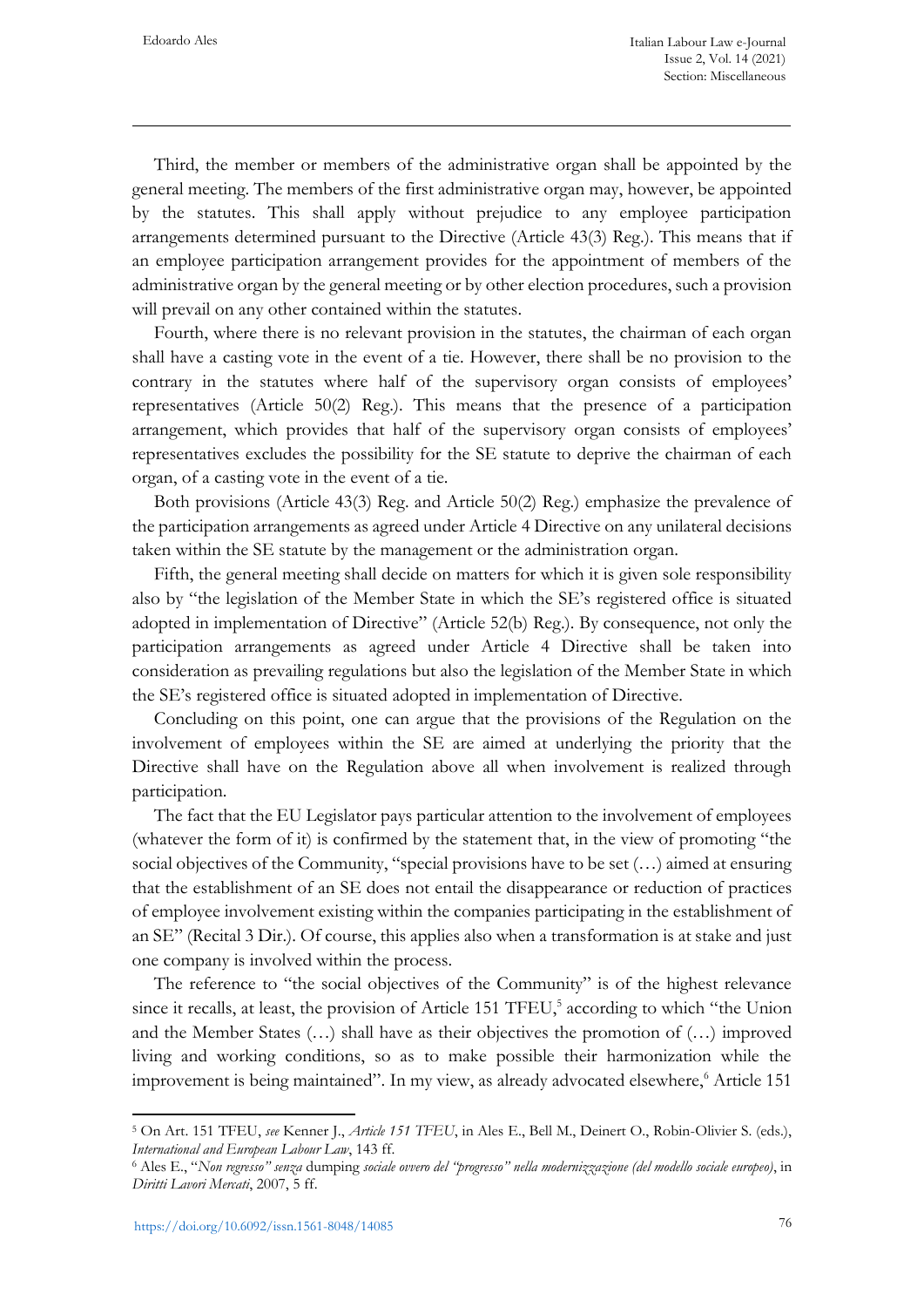TFEU (former Article 136 TEC), as modified by the Amsterdam Treaty provides for a general non-regression principle, meaning that for no reasons from the transposition or the implementation of any EU pieces of legislation can derive a worsening of the social protection level already provided by a national legislation. This applies, of course, also to the Directive, in the sense that the establishment of a SE shall be without prejudice of existing national provisions on the involvement of employees, both from a qualitative and quantitative point of view.

Within this framework has to be understood the specific reference made by the EU legislator to participation rights if and when they exist within one or more companies establishing an SE: "they should be preserved through their transfer to the SE, once established, unless the parties decide otherwise. (Recital 7 Dir.).

One may wonder whether the sentence "unless the parties decide otherwise" referred to participation rights if and when exist within one or more companies establishing a SE may provide an illimited autonomy of the agreement in dismantling them. If the wording of the Recital is unambiguous, as we will see below, the systematic interpretation reveals that that would be a rushed conclusion, since several provisions of the Directive support the opposite view.

This does not mean that the importance of the will of the parties can be underestimated. In fact, according to the Directive, "the concrete procedures of employee transnational information and consultation, as well as (…) participation, to apply to each SE should be defined primarily by means of an agreement between the parties concerned or, in the absence thereof, through the application of a set of subsidiary rules." (Recital 8 Dir.). In all fairness, however, even the statement that subsidiary rules provided by the Directive apply only in absence of agreement, cannot be taken for granted, as we will demonstrate elaborating on Article 7 Directive (see below, par. 4).

The cautiousness of the EU Legislator towards the negative effects that the establishment of a SE may entail for the involvement of employees is confirmed by the remark that "the voting rules within the special body representing the employees for negotiation purposes, in particular when concluding agreements providing for a level of participation lower than the one existing within one or more of the participating companies, should be proportionate to the risk of disappearance or reduction of existing systems and practices of participation. That risk is greater in the case of an SE established by way of transformation or merger than by way of creating a holding company or a common subsidiary" (Recital 10 Dir.).

In the same vein, in order to ensure employees' participation in the relevant organs of the SE if and when such participation existed before its establishment within the participating companies, above all but not only "in the absence of an agreement subsequent to the negotiation between employees' representatives and the competent organs of the participating companies," standard requirements shall apply to the SE, once established (Recital 11 Dir.)

Moreover, the Directive "should not affect other existing rights regarding involvement and need not affect other existing representation structures, provided for by Community and national laws and practices" (Recital Dir. 15). This means that the establishment of employees' involvement arrangements at SE level shall not prejudice already existing rights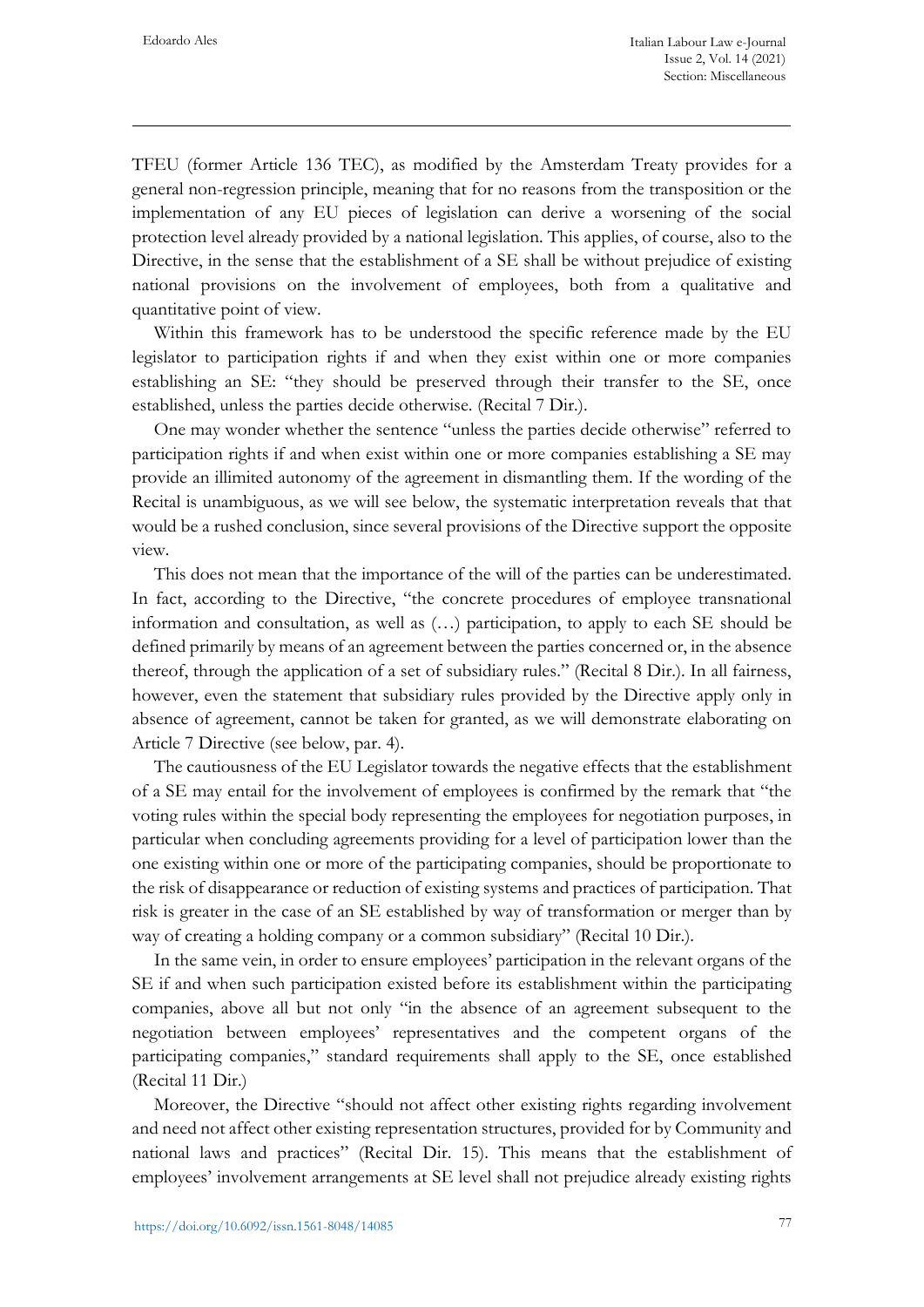or representation structures as provided for different levels of companies' organization such as national subsidiaries or establishments to which they will continue to apply. This is a first clue that the autonomy of the parties is limited, at least by pre-existing features of the involvement of employees.

On the other hand, "Member States should still have the option of not applying the standard rules relating to participation in the case of a merger, given the diversity of national systems for employee involvement. (Recital Dir. 9).

Against that background, the rather obvious objective of the Directive is to regulate the involvement of employees by arrangements that shall be established in every SE in accordance with the negotiating procedure referred to in it (Articles 3 to 6 Dir.) or, under the circumstances specified in Article 7, in accordance with the Annex (Article 1 Dir.).

Article 1 Directive makes clear that there are two alternative routes to arrangements on the involvement of employees within the SE: the first and foremost is the negotiating procedure; the second, to be activated under the circumstances specified in Article 7, is the Annex with the standard rules there provided on information, consultation and participation. As spelt out by the Directive, these are separate routes, since "the agreement shall not (…) be subject to the standard rules referred to in the Annex", "unless provision is made otherwise therein" (Article 4(3) Dir.).

## **4. The Definitions and their Relevance.**

Some of the definitions contained in Article 2 are of the utmost importance in order to understand the attitude of the Directive towards the involvement of employees in general and participation in particular.

First, by defining "participating companies" as the companies directly participating in the establishing of an SE (Article 2 lett. b), the Directive confirms once again its better disposition for the plurality of actors that characterizes mergers and holding companies and joint subsidiaries.

Second, by understanding "employees' representatives" as the employees' representatives provided for by national law and/or practice (Article 2(e) Dir.), the Directive, as usual for EU Law when it comes to workers' representation, is careful not to interfere with the choice of each Member State as far as their definition is concerned, respectful as it is of their industrial relations and statutory systems. This is a crucial point of reflection for us in the view of making assumptions on the answer the Court could give to the *Bundesarbeitsgericht*. In fact, being each Member State free to choose who are employees representatives, one cannot claim the German legislation, interpreted as confirming the separate election process for unions members within the surveillance body of a SE, to be against the Directive.

Such an interpretation is not challenged by the definition of "representative body" as the body representative of the employees set up by the agreements referred to in Article 4 or in accordance with the provisions of the Annex, with the purpose, where applicable, of exercising participation rights in relation to the SE (Article 2 lett. f). In fact, as we will see below (par. 4), the representative body is to be understood as "the discussion partner of the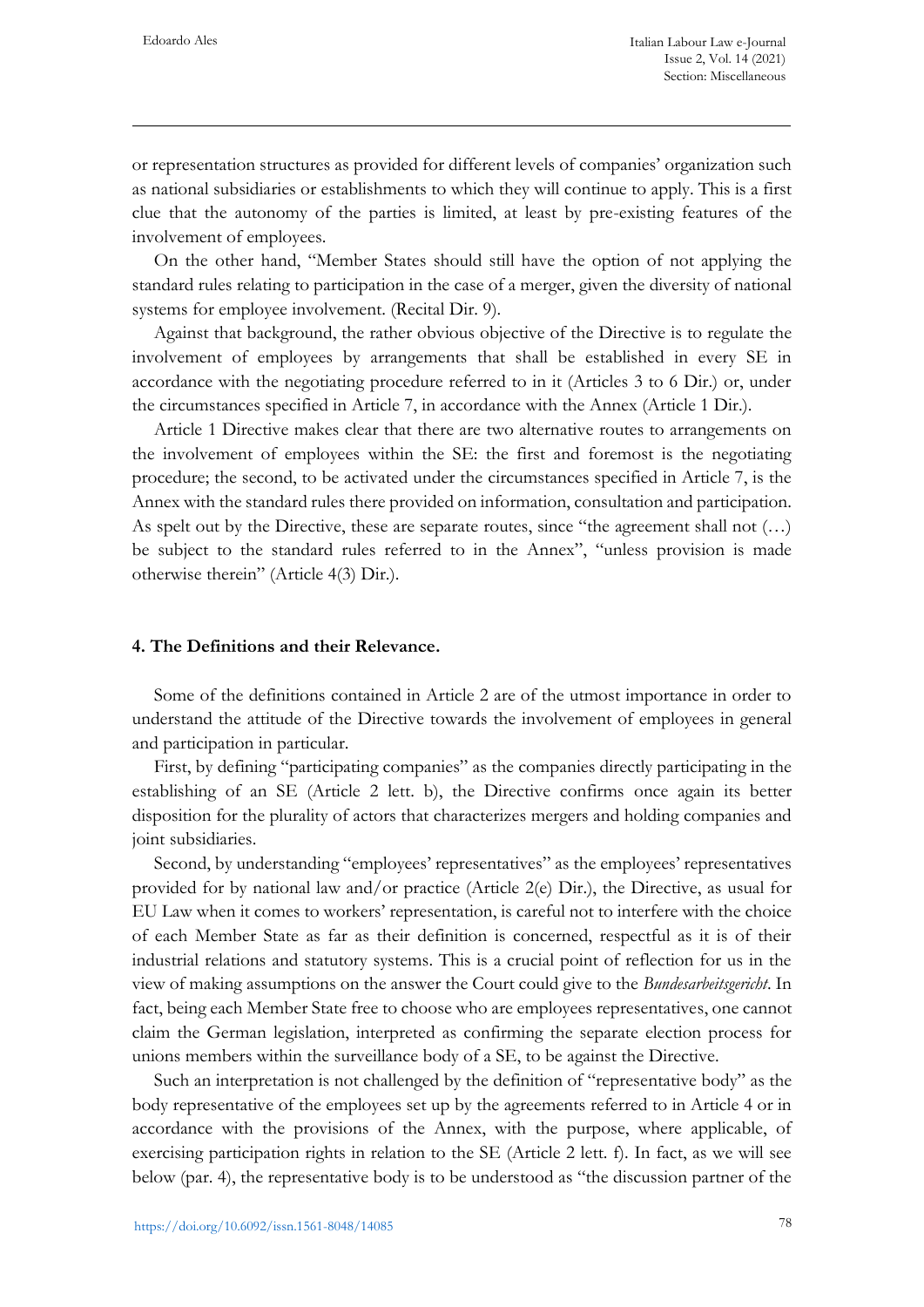competent organ of the SE", thus recalling the *betriebliche Mitbestimmung* as opposed to the *unternehmerische Mitbestimmung* if participation is at stake.

Such an interpretation is confirmed by the definition of "participation", to be understood as "the influence of the body representative of the employees [*betriebliche Mitbestimmung*] and/or the employees' representatives in the affairs of a company by way of (i) the right to elect or appoint some of the members of the company's supervisory or administrative organ, or (ii) the right to recommend and/or oppose the appointment of some or all of the members of the company's supervisory or administrative organ" (*unternehmerische Mitbestimmung*) (Article 2(k) Dir.).

Also in this case, the Directive is not interfering with the freedom of each Member State to decide by its own national legislation who will be the representative of the employees and how they will be appointed (even by a separate election process for unions members). The qualitative aspect of employees representation is totally up to Member States, and this applies to any form of "involvement of employees", which means any mechanism, including information, consultation and participation, through which employees' representatives may exercise an influence on decisions to be taken within the company (Article 2(h) Dir.).

As far as participation is concerned, the Directive adopts a clear quantitative approach with reference to the limitations Member States (and the parties of the agreement, above all) will face. This is confirmed by the definition of "reduction of participation rights" in terms of "a proportion of members of the organs of the SE within the meaning of Article  $2(k)$ , which is lower than the highest proportion existing within the participating companies" (Article 3(4) Dir.). Should the result of the negotiations lead to such a reduction, the special negotiating body shall take decisions by qualified instead of by an absolute majority of its members and employees of the SE.

#### **5. The Agreement and the Standard Rules.**

Article 4 Directive regulates the "Content of the agreement" arranging the involvement of employees in the SE. The provisions contained within Article 4 may be derogated by the parties ("without prejudice to the autonomy of the parties") but are subject to par. 4, which states that "in the case of an SE established by means of transformation, the agreement shall provide for at least the same level of all elements of employee involvement as the ones existing within the company to be transformed into an SE.".

Article 4(4) is the provision against which the compatibility of § 21(6) *SEBG* with EU Law has to be proved. In particular, as already mentioned in the above, to the extent that it determines that, in the case where an SE with its registered office in Germany is established by means of transformation, a separate selection procedure for persons nominated by trade unions for a certain number of supervisory board members representing the employees must be guaranteed.

In the light of the aforesaid, the wording of Article 4(4) Dir. leaves no doubt on the compatibility, since: (i) it requires the agreement to provide "at least the same level of all elements of employee involvement as the ones existing within the company to be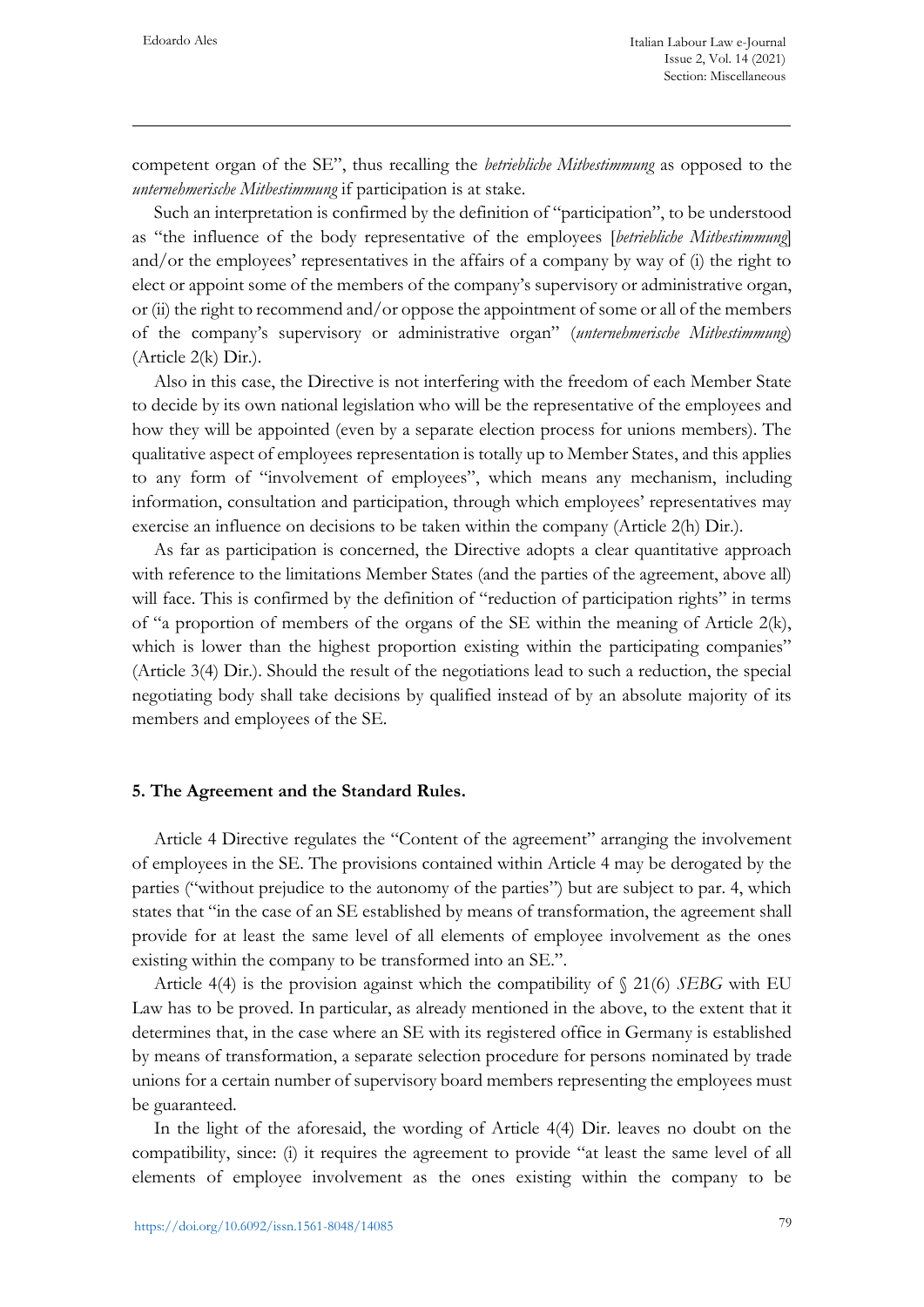transformed into an SE"; (ii) "employee involvement" entails information, consultation and participation (Article 2(h) Dir.); and (iii) there are no reasons to understand the expression "the same level of all elements" as excluding a separate election process for unions members.

These conclusions are indirectly confirmed by the provisions on the contents of the agreement, in relation to which the Directive envisages two possibilities.

On the one hand, the establishment of a representative body, which, as anticipated in the above, will be the "discussion partner of the competent organ of the SE in connection with arrangements for the information and consultation of the employees of the SE and its subsidiaries and establishments". The agreement shall also determine the composition, number of members and allocation of seats on the representative body (Article 4(2)(b) Dir.): once again all quantitative elements of the involvement of employees.

On the other hand, "if, during negotiations, the parties decide to establish arrangements for participation, [the agreement shall specify] the substance of those arrangements including (if applicable) the number of members in the SE's administrative or supervisory body which the employees will be entitled to elect, appoint, recommend or oppose, the procedures as to how these members may be elected, appointed, recommended or opposed by the employees, and their rights" (Article  $4(2)(g)$ ). Although not made explicit by the Directive, it is rather clear that such "arrangements for participation" may establish a representative body in the form of a SE works council or ("(if applicable)") provide for workers representatives' participation within the SE's administrative or supervisory body.

Whatever the solution adopted by the parties (information and consultation without or with participation), it is evident that the Directive approaches the involvement of employees from a quali-quantitative point of view, since it combines the quantitative approach, aimed at protecting the level of participation already reached by any national systems, and the qualitative one, to the extent that it leaves Member States free to determine who workers' representatives are going to be, also by a separate election process for union members in the supervisory board.

A strong confirmation of the conformity of § 21(6) *SEBG* with EU Law can be found in Article 7 that defines the condition of application of the "standard rules" on the involvement of employees that shall be laid down by Member States and must satisfy the provisions set out in the Annex.

In particular, as anticipated in the above, Article 7(3) Dir. allows Member States to exclude the application of the reference provisions in part 3 of the Annex (those on participation: see below) in the case of SE established by merger. On the other hand, if the Member State does not resort to their exclusion, the reference provisions shall apply only "if, before registration of the SE, one or more forms of participation applied in one or more of the participating companies covering at least 25% of the total number of employees in all the participating companies, or if, before registration of the SE, one or more forms of participation applied in one or more of the participating companies covering less than 25% of the total number of employees in all the participating companies and if the special negotiating body so decides" (Article 7(2)(b) Dir.).

In the case of an SE established by setting up a holding company or establishing a subsidiary, the reference provisions shall apply only "if, before registration of the SE, one or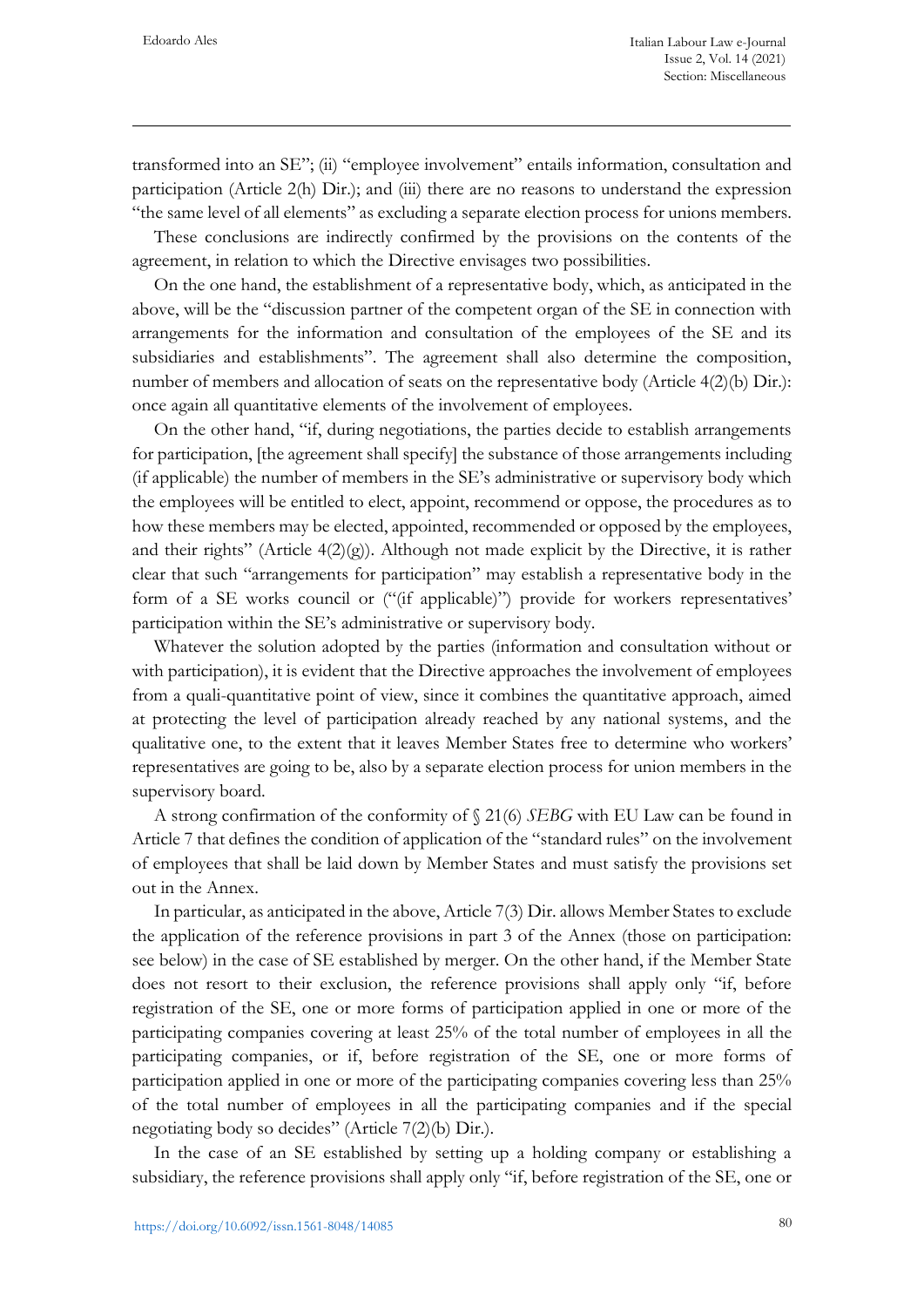more forms of participation applied in one or more of the participating companies covering at least 50% of the total number of employees in all the participating companies; or if, before registration of the SE, one or more forms of participation applied in one or more of the participating companies covering less than 50% of the total number of employees in all the participating companies and if the special negotiating body so decides" (Article 7(2)(c) Dir.).

On the contrary, "the standard rules fixed by the national legislation of the Member State of registration in accordance with part 3 of the Annex" shall apply "in the case of an SE established by transformation, if the rules of a Member State relating to employee participation in the administrative or supervisory body applied to a company transformed into an SE" (Article 7(2)(a) Dir.).

According to Part 3 of the Annex on the "Standard rules for participation", "in the case of an SE established by transformation, if the rules of a Member State relating to employee participation in the administrative or supervisory body applied before registration, all aspects of employee participation shall continue to apply to the SE (lett. (a)).

In view of all this, one could argue that the German Legislator, in the case of an SE established by transformation, had no other choice but to adopt a provision like  $\S$  21(6) *SEBG*, as interpreted by the *Bundesarbeitsgericht*, in order not to violate the Directive, in particular Article 4(4) but also Article 7(2)(a) in combination with part 3 of the Annex. In fact, both provisions require Member States to guarantee the same level of involvement of employees in all its aspects in the case of SE established by transformation and this applies also to participation rights: implicitly, as far as Article 4(4) Dir. is concerned, since, according to Article 2(h) Dir., involvement of employees includes participation; explicitly as for Article 7 Dir., which requires "all aspects of employee participation shall continue to apply to the  $SE"$ .

#### **6. Final remarks.**

In conclusion, in the light of the aforementioned, there are at least four grounds of compatibility of § 21(6) *SEBG*, as interpreted by the *Bundesarbeitsgericht*, with EU Law.

First, against Article 4(4) Directive, the fact that the definition of "involvement of employees" provided by the Directive encompasses participation (arg. *ex* Article 2(h)), thus requiring that in the case of an SE established by means of transformation, the agreement shall provide for at least the same level of all elements of as the ones existing within the company to be transformed into an SE.

Second, against Article 2(e) Directive, the fact that the definition of "employees' representatives" means the representatives of the employees provided for by national law and/or practice, thus leaving to the Member States their qualitative determination as union members.

<sup>7</sup> Comes to the same conclusion, Teichmann C., *Gewerkschaftssitze im Aufsichtsrat nach Umwandlung in eine SE*, in *Zeitschrift für Wirtschaftsrecht (ZIP)*, 2021, 105 ff.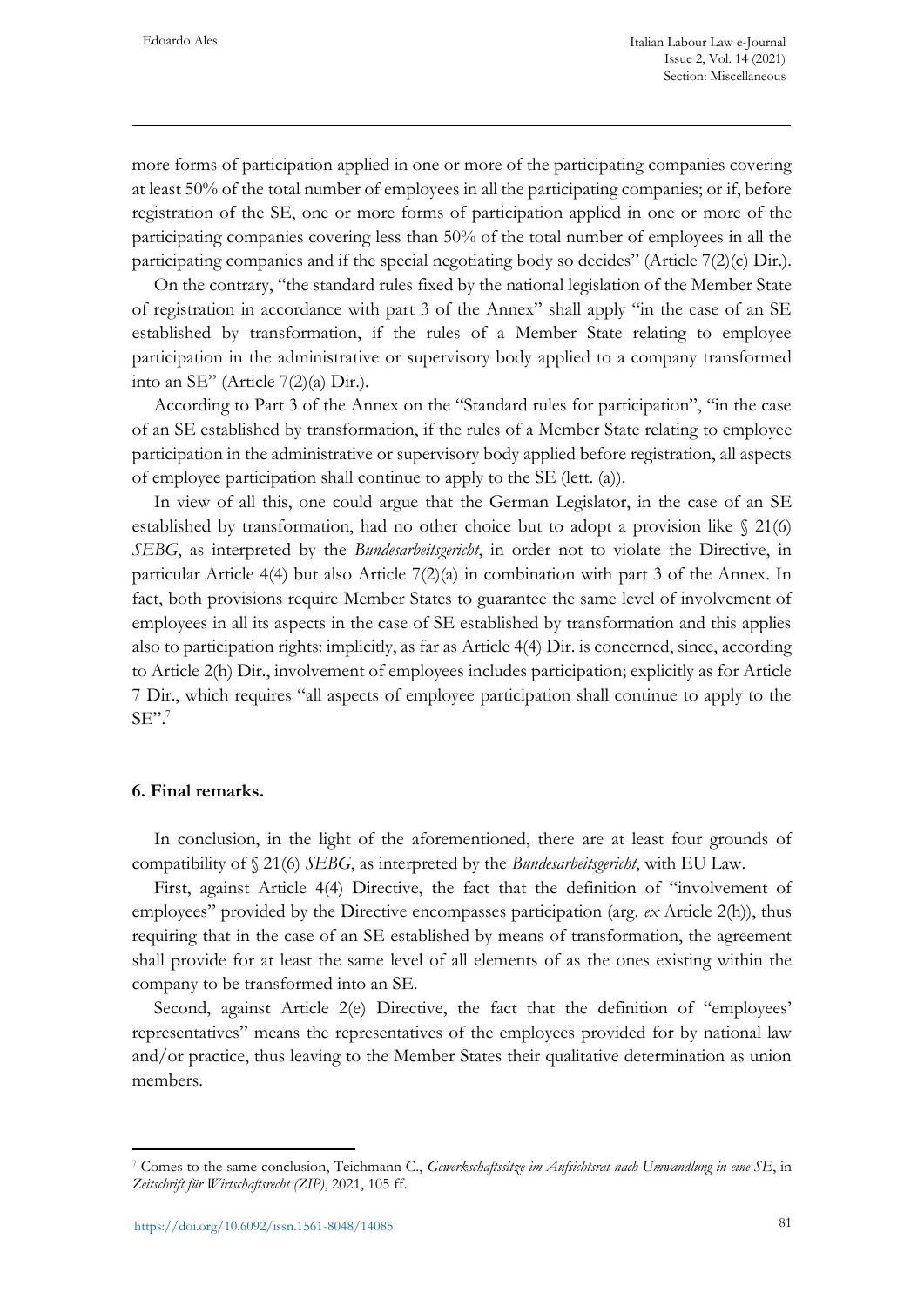Third, against Article 2(k) and Article 3(4) second phrase Directive, which approach the involvement of employees from a quali-quantitative point of view, combining the quantitative approach, aimed at protecting the level of participation already reached by any national systems, and the qualitative one, to the extent that it leaves Member States free to determine who workers' representatives are going to be.

Fourth, against Article 7(2)(a) Directive, read in combination with part 3 of the Annex, which requires that "in the case of an SE established by transformation, if the rules of a Member State relating to employee participation in the administrative or supervisory body applied before registration, all aspects of employee participation shall continue to apply to the SE".

## **Bibliography**

Ales E., "*Non regresso" senza* dumping *sociale ovvero del "progresso" nella modernizzazione (del modello sociale europeo)*, in *Diritti Lavori Mercati*, 2007, 5;

Blanpain R., *European Labour Law*, 13<sup>th</sup> edition, Wolters Kluwers, 2012;

Felten E., *Directive 2001/86/EC*, in Ales E., Bell M., Deinert O., Robin-Olivier S. (eds.), *International and European Labour Law. Article-by-Article Commentary*, Nomos, 2018, 1535;

Freyler C., *Gewerkschaftsrepräsentanz im Aufsichtsorgan einer SE*, in *Recht der Arbeit (RdA)*, 2021,

118; Sura S., *Bestandsschutz für die Sitzgarantie von Gewerkschaftsvertretern im SEAufsichtsrat?*, in *Neue Zeitschrift für Arbeitsrecht – Rechtsprechungs-Report (NZA-RR)*, 2021, 168;

Fuchs M., Marhold F., *Europäisches Arbeitsrecht*, 4<sup>th</sup> edition, Verlag Österreich, 2014;

Grüneberg J., Hay D., Jerchel K., Sick S., *Europäische Aktiengesellschaft (SE): Wie weit reicht der Schutz der Unternehmensmitbestimmung? - Im Fokus: SE-Gründung durch Umwandlung und Gewerkschaftsvertreter im Aufsichtsrat*, in *Arbeit und Recht (AuR)*, 2020, 297;

Kenner J., *Article 151 TFEU*, in Ales E., Bell M., Deinert O., Robin-Olivier S. (eds.), *International and European Labour Law*, 143;

Mulder B.J., *2001/86: Consultation in SE*, in Schlachter M. (ed.), *EU Labour Law a Commentary*, Wolter Kluwers, 2015, 601;

Nielsen R., *EU Labour Law*, Djøf Publishing, 2013;

Seifert A., *Employee Participation at Board Level in Europe*, in Basedow J., C. Su, Fornasier M., Liukkunen U. (eds), *Employee Participation and Collective Bargaining in Europe and China,* Mohr Siebeck, 2016, 209;

Sick S., *Europäische Aktiengesellschaft (SE) und grenzüberschreitende Verschmelzung – SE-Betriebsrat und Arbeitnehmerbeteiligung*, in Düwell F.J., *Betriebsverfassungsgesetz. BetrVG. WahlO. EBRG. SEBG. Handkommentar*, 5<sup>th</sup> edition, Nomos, 2018;

Teichmann C., *Gewerkschaftssitze im Aufsichtsrat nach Umwandlung in eine SE*, in *Zeitschrift für Wirtschaftsrecht (ZIP)*, 2021, 105;